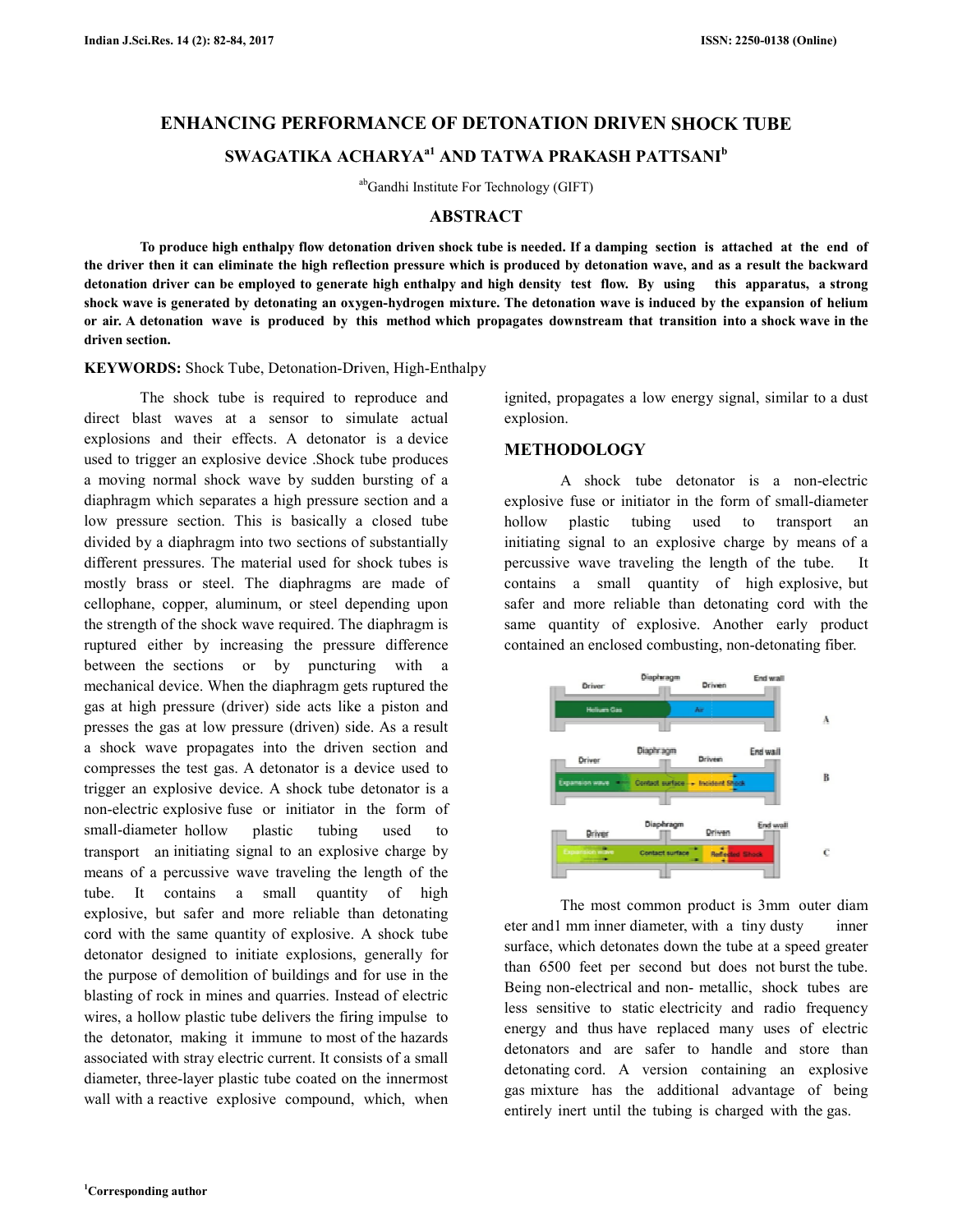One manufacturer estimates that over 2 billion feet of shock tube are used each year worldwide, in commercial blasting, military demolition, theatrical special effects, automobile airbags, aircraft escape systems, IED initiation and professional fireworks.

 The commercial use of explosives uses electrical detonators or the capped fuse which is a length of safety fuse to which an ordinary detonator has been crimped. Many detonators' primary explosive is a material called ASA compound. This compound is formed from lead aside, lead styphnate and aluminum and is pressed into place above the base charge, usually TNT or tetryl in military detonators and PETN in commercial detonators.



Other materials such as DDNP (diazo dinitro phenol) are also used as the primary charge to reduce the amount of lead emitted into the atmosphere by mining and quarrying operations. Old de detonators used mercury fulminate as the primary, often mixed with potassium chlorate to yield better perfo performance. Two modes of operation are possible. In the upstream-or backward propagation mode, the ignition source is just upstream of the primary diaphragm between the detonation and driven sections. In this case, the detonation wave propagates upstream.



The pressure rise detonation wave is constant, but the he momentum following the

imparted to the driver gas by the detonation wave is directed upstream, that is, opposite to the main flow. This leads to a reduction of the effective driver performance. Shortly diaphragm opens and the burnt products exhaust into the low-pressure section, driving the incident shock that compresses and heats the test gas. A Taylor expansion immediately follows the detonation wave, decelerating the burnt gas to zero characteristic labeled. Detonation is a type of combustion involving a supersonic exothermic front accelerating through a medium that eventually drives a shock front propagating directly in front of it. Detonations occur in both conventional solid and liquid explosives, as well as in reactive gases. The velocity of detonation in explosives is much higher than that in gaseous ones, which allows the wave system to be observed with greater detail (higher extraordinary variety of fuels may occur as gases, droplet fogs, or dust suspensions. Oxidants include halogens, ozone, hydrogen peroxide and oxides of nitrogen. Gaseous detonations are often associated with a mixture of fuel and oxidant in a composition somewhat below conventional flammability ratios. They happen most often in confined systems, but they sometimes occur in large vapor clouds. A shock wave or shock is a type of propagating disturbance. When a wave moves faster than the local speed of sound in a fluid it is a shock wave. Like an ordinary wave, a shock wave carries energy, and can propagate through a medium; however it is characterized by an abrupt, nearly pressure, temperature and density of the medium. In supersonic flows, expansion is achieved through an expansion fan also known as a Prandtl- Meyer expansion fan. after initiation, the main velocity along the solid and liquid resolution). An discontinuous change in

## **RESULTS**

The inputs are as given below:

Pressure in driver section – 15 bar (Helium).

Pressure in driven section  $-0.2$  bar (Air).

Pressure in the nozzle  $-0.00002$  bar (Air).

Temperature all three section – 300K.

 Variation of diameter of shock tunnel, pressure, temperature, velocity can be clearly seen.